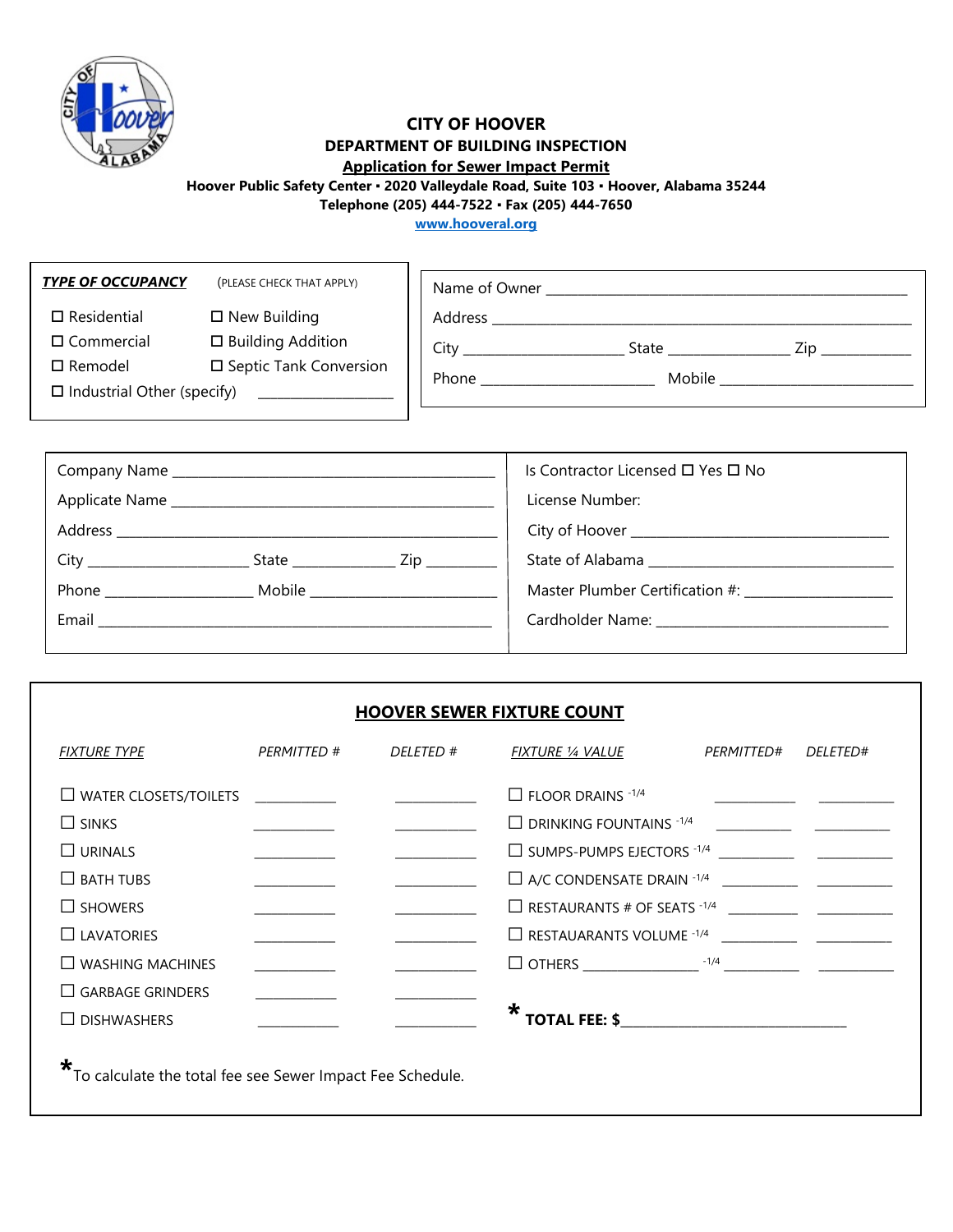## **SEWER IMPACT FEE SCHEDULE**

An impact fee is hereby levied upon each new connection to the City Sewer System within or without the City in accordance with the following schedule:

- A) Conversion from septic tank to live sewer shall be calculated at \$10 for the first 16 existing fixtures and \$225 for each additional fixtures thereafter.
- B) Residential/Commercial construction (excluding restaurants): \$225/fixture installed or \$56.25/fixture installed as indicated below.

The following fixtures are rated at \$225 each:

- 1) Bathtub with or without Shower
- 2) Shower without Bathtub
- 3) Water Closet
- 4) Bidet
- 5) Lavatory
- 6) Urinal
- 7) Sink
- 8) Dishwasher
- 9) Washing Machine
- 10) Garbage Disposal
- 11) Dumpster Drain
- 12) Commercial Ice Machine

The following fixtures are rated at \$56.25 each:

- 1) Floor Drain
- 2) Drinking Fountain
- 3) Air Conditioner Condensate Drain

The following fee applies to all type restaurants including fast food in lieu of fixtures count:

- 1) Restaurant/Bar Seat Count \$112.50 each
- 2) Drive-thru Window \$450.00 each in addition to Seat Count

Industrial user impact fees will be determined on a case basis depending upon anticipated flowrates.